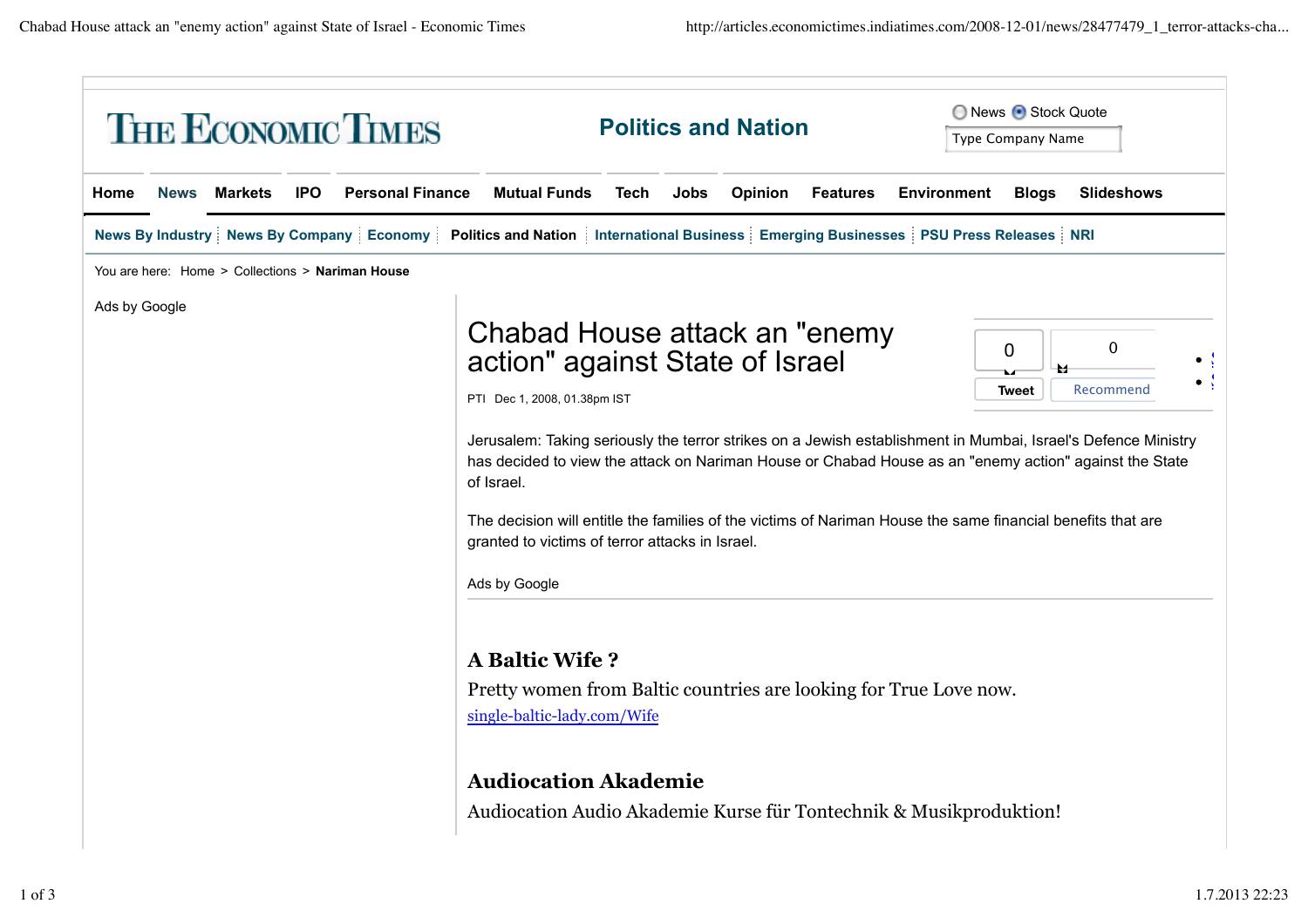letzt 50 € Prämie sichernl

- kein Mindestgeldeingang
- · kostenlose Kontoführung
- Mobile B@nking-App

JETZT KONTO ERÖFFNEN >

HypoVereinsbank Member of DiniCredit

### **RELATED ARTICLES**

Alert in Mumbai after Israeli embassy car explosion *February 13, 2012*

Dov Goldberg takes charge of terror-hit Nariman **House** 

*December 24, 2008*

Israel concerned about safety of its nationalsin Mumbai

*November 27, 2008*

#### **IN-DEPTH COVERAGE**

Nariman House

Chabad House

# audiocation.de/Audiocation-Audio

At least eight Israelis have been identified among the dead in last week's terror attacks in Mumbai which claimed around 200 lives.

A seven member team of Israel police's victim identification unit left for India yesterday to assist in locating and identifying two missing Israelis, who have not reported in yet.

Of the four Israelis that the Foreign Ministry's situation room listed as being out of contact, two reported in yesterday.

"We must search for them (the other two) among the casualties of the various attacks," said Chief Superintendent Itzik Coronio, who is heading the delegation which also includes two high ranking anti-terror experts.

"All the bodies have been evacuated to a few central locations, and that is where we expect to focus our work," Coronio added.

The team has prepared "identification kits" containing identifying details of each of the missing Israelis obtained from their families and Israel Defense Forces records.

These details include fingerprints, dental records and DNA samples.

#### Ads by Google

**Darlehen absichern** Günstig mit CosmosDirekt z.B. für 3,52€ mtl.\* Jetzt informieren www.cosmosdirekt.de/Risikoleben

**Single Czech Ladies** Pretty women from Czech Republic are looking for true love now. www.Czech-Ladies.com

## **FEATURED ARTICLES**